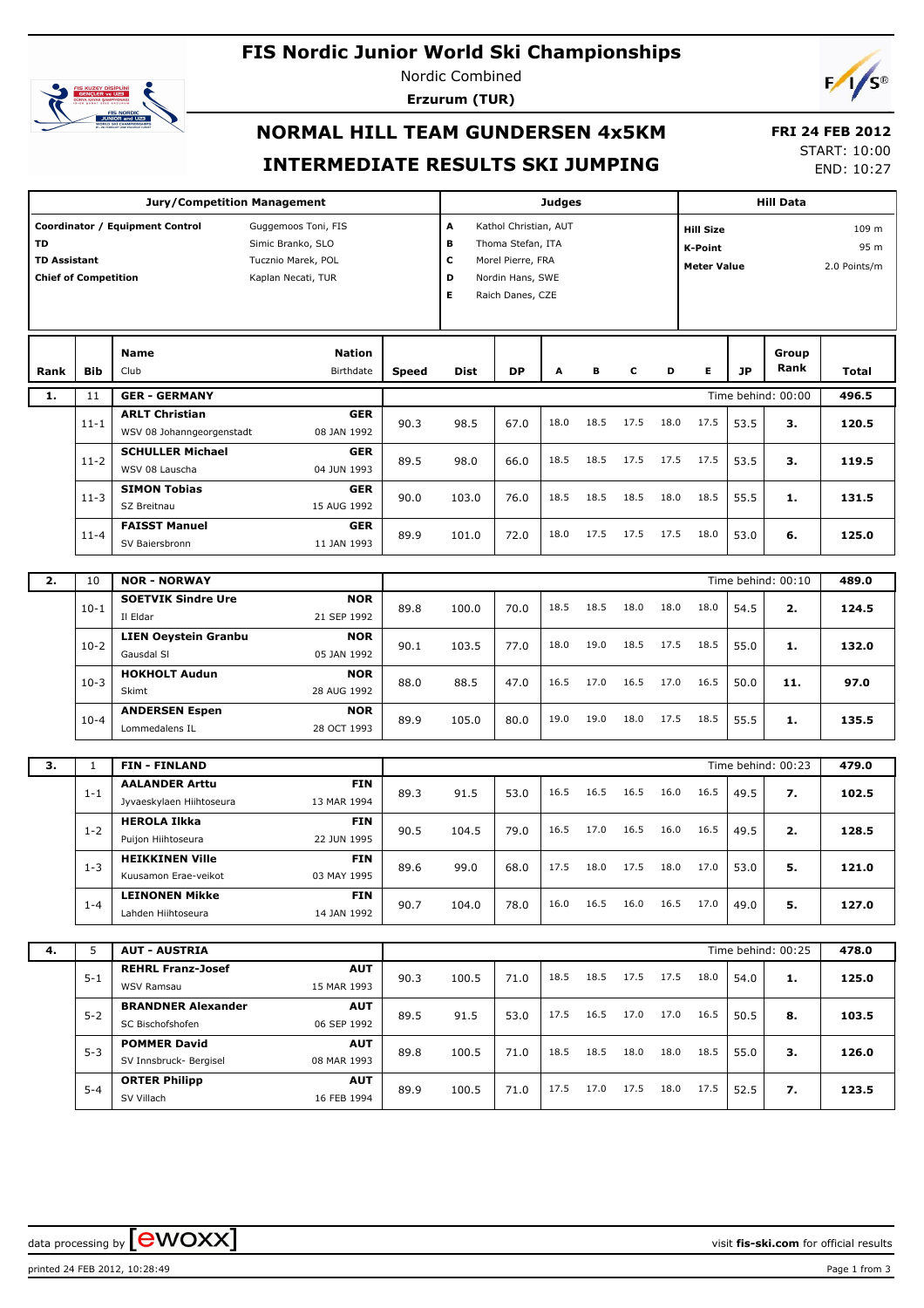### **FIS Nordic Junior World Ski Championships**



Nordic Combined **Erzurum (TUR)**



### **NORMAL HILL TEAM GUNDERSEN 4x5KM**

#### **FRI 24 FEB 2012** START: 10:00

### **INTERMEDIATE RESULTS SKI JUMPING**

END: 10:27

| Rank | Bib            | <b>Nation</b><br><b>Name</b><br>Birthdate<br>Club                                     | Speed | <b>Dist</b> | <b>DP</b> | A    | в    | c    | D    | Е    | <b>JP</b> | Group<br>Rank      | Total |
|------|----------------|---------------------------------------------------------------------------------------|-------|-------------|-----------|------|------|------|------|------|-----------|--------------------|-------|
| 5.   | $\overline{7}$ | <b>POL - POLAND</b>                                                                   |       |             |           |      |      |      |      |      |           | Time behind: 00:43 | 464.5 |
|      | $7 - 1$        | <b>BIELA Stanislaw</b><br><b>POL</b><br>UKS SOLTYSIANIE STARE BYSTRE<br>02 APR 1994   | 89.0  | 97.0        | 64.0      | 17.0 | 17.5 | 17.0 | 17.5 | 17.5 | 52.0      | 5.                 | 116.0 |
|      | $7 - 2$        | <b>SLOWIOK Pawel</b><br>POL<br>AZS AWF Katowice<br>31 MAR 1992                        | 88.9  | 91.5        | 53.0      | 17.0 | 17.0 | 17.0 | 17.0 | 17.0 | 51.0      | 7.                 | 104.0 |
|      | $7 - 3$        | <b>CIESLAR Adam</b><br>POL<br><b>AZS AWF Katowice</b><br>18 DEC 1992                  | 89.9  | 102.5       | 75.0      | 17.5 | 17.5 | 17.5 | 17.0 | 17.5 | 52.5      | 2.                 | 127.5 |
|      | $7 - 4$        | <b>GASIENICA Andrzej</b><br><b>POL</b><br>04 NOV 1993<br>TS Wisla Zakopane            | 89.6  | 97.0        | 64.0      | 17.5 | 17.0 | 17.5 | 18.0 | 18.0 | 53.0      | 9.                 | 117.0 |
|      |                |                                                                                       |       |             |           |      |      |      |      |      |           |                    |       |
| 6.   | $\overline{2}$ | <b>RUS - RUSSIA</b>                                                                   |       |             |           |      |      |      |      |      |           | Time behind: 00:48 | 460.5 |
|      | $2 - 1$        | <b>RUS</b><br><b>GUBIN Alexey</b><br>05 SEP 1992<br>Moskau                            | 90.2  | 99.0        | 68.0      | 17.5 | 17.0 | 17.0 | 16.5 | 17.5 | 51.5      | 4.                 | 119.5 |
|      | $2 - 2$        | <b>MASTIEV Samir</b><br><b>RUS</b><br>Ekaterinburg<br>13 JAN 1993                     | 90.6  | 89.0        | 48.0      | 16.0 | 16.0 | 16.5 | 16.5 | 16.0 | 48.5      | 9.                 | 96.5  |
|      | $2 - 3$        | <b>BARKOV Viacheslav</b><br><b>RUS</b><br>28 FEB 1992<br>Moskau                       | 90.3  | 97.0        | 64.0      | 17.5 | 18.0 | 17.0 | 17.0 | 17.5 | 52.0      | 7.                 | 116.0 |
|      | $2 - 4$        | <b>RUS</b><br><b>KLIMOV Evgeniy</b><br>Moskau Gebiet<br>03 FEB 1994                   | 90.5  | 103.0       | 76.0      | 17.5 | 18.0 | 17.0 | 17.5 | 17.5 | 52.5      | 3.                 | 128.5 |
|      |                |                                                                                       |       |             |           |      |      |      |      |      |           |                    |       |
| 7.   | $\overline{4}$ | <b>USA - UNITED STATES</b>                                                            |       |             |           |      |      |      |      |      |           | Time behind: 00:56 | 454.5 |
|      | $4 - 1$        | <b>WARD Michael</b><br><b>USA</b><br>Steamboat Sprgs Winter Sprts Clut<br>23 DEC 1992 | 90.5  | 94.5        | 59.0      | 17.5 | 17.5 | 17.5 | 17.5 | 17.5 | 52.5      | 6.                 | 111.5 |
|      | $4 - 2$        | <b>LOOMIS Adam</b><br><b>USA</b><br>Steamboat Sprgs Winter Sprts Clut<br>19 MAR 1992  | 90.4  | 93.0        | 56.0      | 17.0 | 16.5 | 17.5 | 17.0 | 17.0 | 51.0      | 6.                 | 107.0 |
|      | $4 - 3$        | <b>LYNCH Erik</b><br><b>USA</b><br>09 JUN 1994                                        | 90.0  | 100.0       | 70.0      | 18.0 | 17.5 | 17.5 | 17.0 | 17.5 | 52.5      | 4.                 | 122.5 |
|      | $4 - 4$        | Steamboat Sprgs Winter Sprts Clut<br><b>FIELD Clifford</b><br><b>USA</b>              | 89.7  | 96.0        | 62.0      | 17.5 | 17.0 | 16.5 | 17.5 | 17.0 | 51.5      | 10.                | 113.5 |
|      |                | Steamboat Sprgs Winter Sprts Clut<br>29 SEP 1992                                      |       |             |           |      |      |      |      |      |           |                    |       |
| 8.   | 6              | <b>ITA - ITALY</b>                                                                    |       |             |           |      |      |      |      |      |           | Time behind: 00:58 | 453.0 |
|      |                | <b>TOMIO Roberto</b><br><b>ITA</b>                                                    |       |             |           |      |      |      |      |      |           |                    |       |
|      | $6 - 1$        | U.S. Dolomitica<br>26 OCT 1992                                                        | 89.7  | 90.5        | 51.0      | 17.0 | 16.5 | 16.5 | 16.0 | 16.5 | 49.5      | 8.                 | 100.5 |
|      | $6 - 2$        | <b>MAIERHOFER Manuel</b><br>ITA<br>17 DEC 1992<br>S. C. Gardena                       | 90.2  | 97.0        | 64.0      | 17.5 | 18.0 | 17.0 | 17.0 | 16.5 | 51.5      | 4.                 | 115.5 |
|      | $6 - 3$        | <b>COSTA Samuel</b><br>ITA<br>G.S. FIAMME ORO<br>30 NOV 1992                          | 90.4  | 97.0        | 64.0      | 17.5 | 17.5 | 17.5 | 17.5 | 17.5 | 52.5      | 6.                 | 116.5 |
|      | $6 - 4$        | <b>RUNGGALDIER Mattia</b><br>ITA<br>G.S. FIAMME GIALLE<br>03 MAY 1992                 | 90.7  | 99.0        | 68.0      | 17.5 | 17.5 | 17.0 | 18.0 | 17.5 | 52.5      | 8.                 | 120.5 |
|      |                |                                                                                       |       |             |           |      |      |      |      |      |           |                    |       |
| 9.   | 8              | <b>JPN - JAPAN</b>                                                                    |       |             |           |      |      |      |      |      |           | Time behind: 01:02 | 450.0 |
|      | $8 - 1$        | <b>DENDA Toshihisa</b><br><b>JPN</b><br>Iiyama-kita High School<br>20 JUN 1993        | 89.1  | 87.5        | 45.0      | 16.5 | 16.5 | 16.5 | 16.5 | 16.0 | 49.5      | 9.                 | 94.5  |
|      | $8 - 2$        | <b>WATANABE Takehiro</b><br>JPN<br>Inawashiro High School<br>13 JUL 1993              | 88.6  | 95.5        | 61.0      | 17.0 | 17.0 | 16.5 | 16.5 | 17.0 | 50.5      | 5.                 | 111.5 |
|      | $8 - 3$        | <b>KAGA Takuya</b><br>JPN<br>Akita Hokuyou High School<br>30 MAR 1994                 | 88.8  | 96.5        | 63.0      | 17.5 | 17.0 | 17.5 | 17.5 | 17.0 | 52.0      | 8.                 | 115.0 |
|      | $8 - 4$        | YAMAMOTO Go<br>JPN<br>Oyama High School<br>27 JAN 1995                                | 89.6  | 102.5       | 75.0      | 18.5 | 18.0 | 18.0 | 18.0 | 18.0 | 54.0      | 2.                 | 129.0 |

data processing by  $\boxed{\text{ewOX}}$